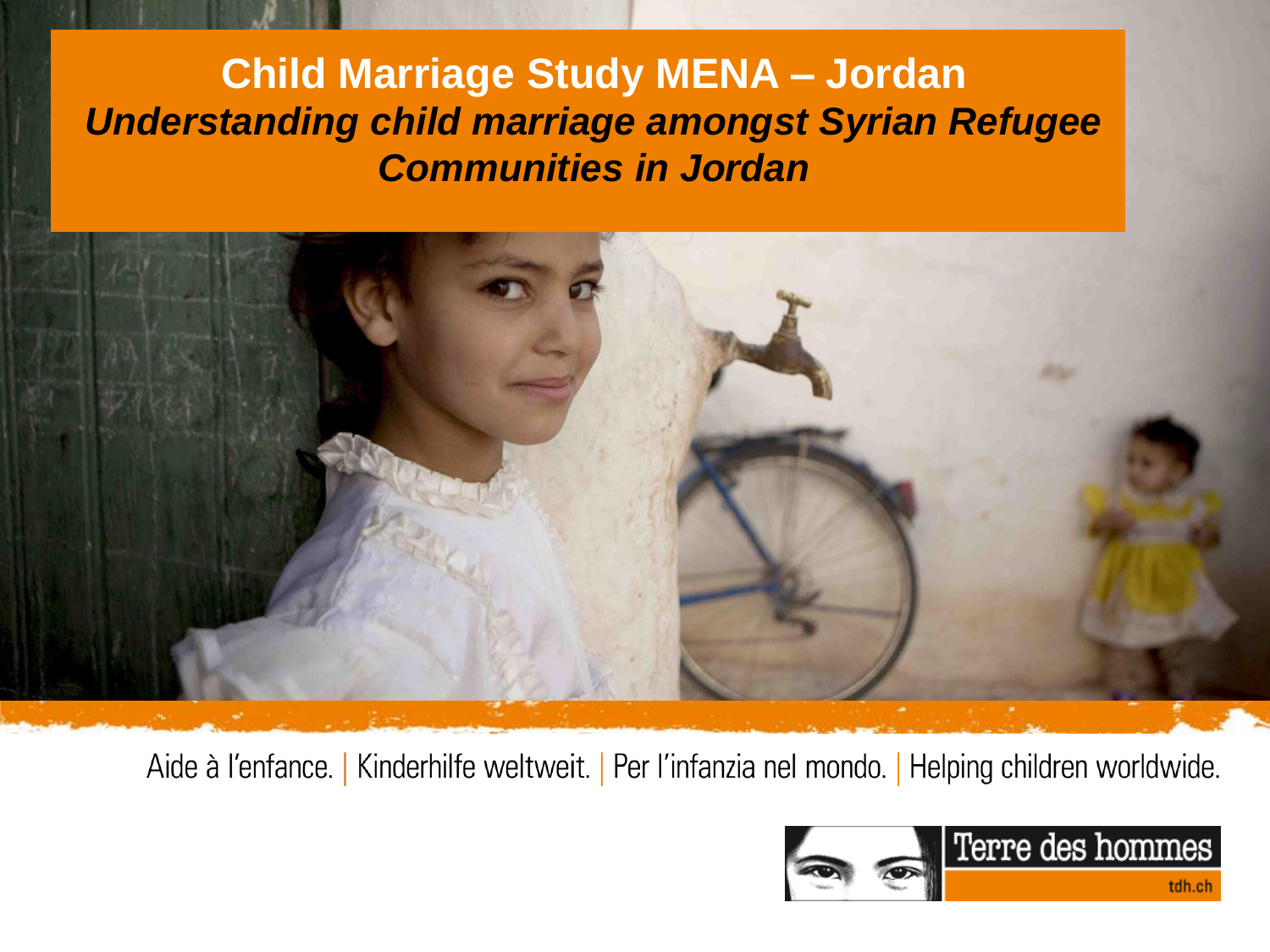### *KEY OUTCOMES OF THE RESEARCH (JORDAN & LEBANON)*



**Outcome 1: Understanding of the social processes underpinning the increase in child marriage and impact of displacement.**



**Outcome 2: Current policy and practice responses to child marriage across Jordan and Lebanon mapped to provide greater understanding for partnership working and coordinated responses across sectors and multiple levels.**



**Outcome 3: Evidenced-based practice tools developed based on the research findings including: ToC + Assessment-Evaluation-Training Tools.**



✓ *Tdh MENA Child Marriage Model of Action* ✓ *RAF – MENA Research Group Chidl Marriage. Co-chair with UNICEF/UNFPA* ✓ *JHU – Child Marriage Research Toolkit MENA*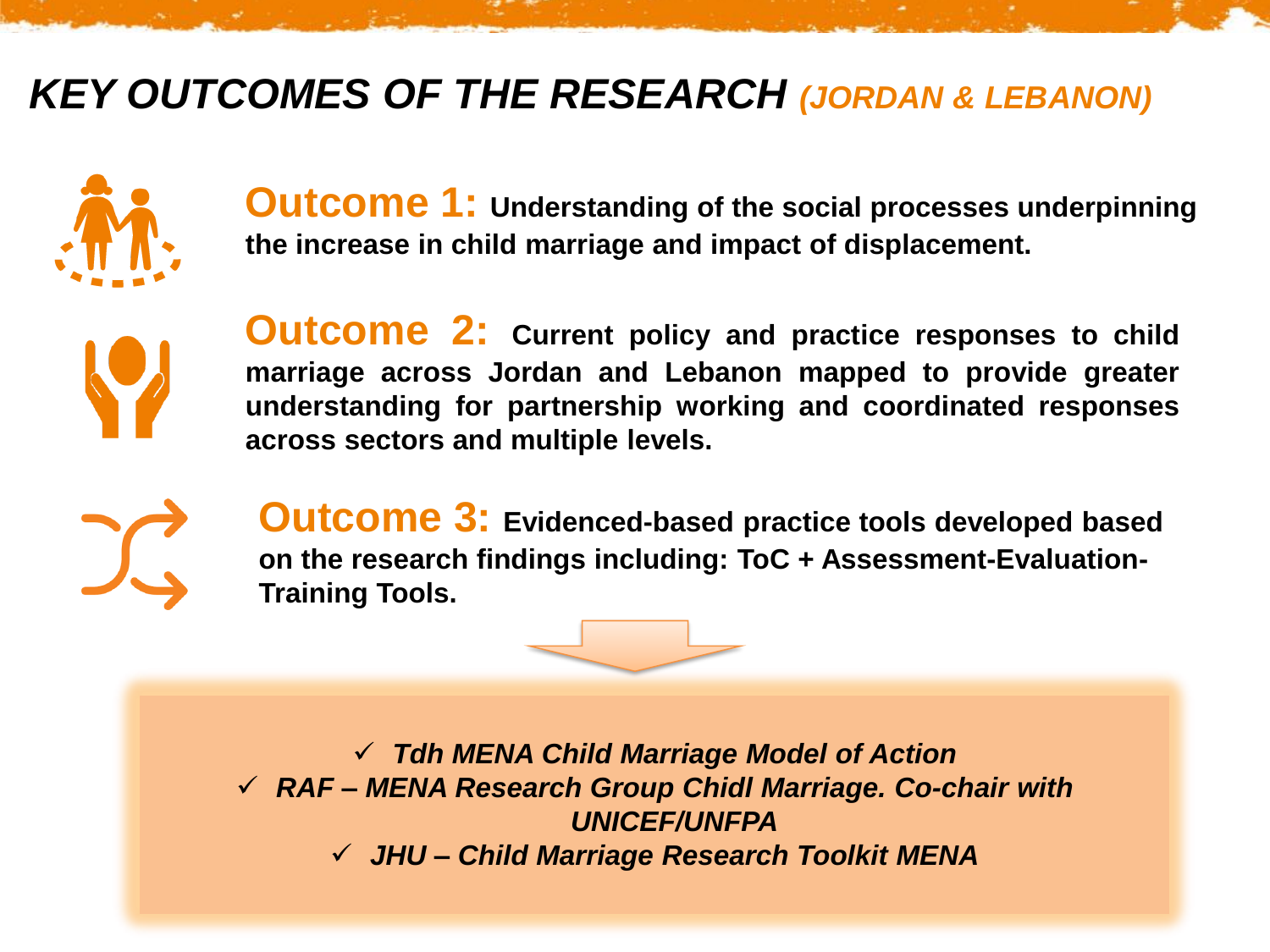# **CHILD MARRIAGE IN JORDAN (I)- Research**



Understanding the social processes underpinning child marriage: Impact of protracted displacement in Jordan

Terre des hommes no children worldwide.

This document is one part of a larger study on child marriage amongst Syrian refugees in Jordan and Lebanon. This report details the results of assessment data regarding 202 girls aged 12-20 years old, and 23 in-depth narrative interviews with married and unmarried girls, and their families undertaken by case managers working for Terre des hommes (Tdh) with Syrian refuges in 2017 across Jerash, Mafraq and Irbid Governorates, and at Emeriti Jordanian Camp (EJC). The aim of the interviews was to better understand the social processes underpinning child marriage from the perspective of Syrian refugees, to examine the nature and impact of familial decision-making processes and the effect of protracted displacement on child marriage. The assessment data simply sought to clarify families intentions in relation to child marriage (i.e. is it something they would consider) and reasons for accepting or rejecting proposals. The report therefore analyses the process of child marriage itself, illuminating how it is understood, explained, considered and justified by girls and their families. It also details the challenges faced by married girls and their reflections on marriage and life in the future.

- ✓ **The research was carried out in three locations across Jordan: EJC, Irbid and Mafraq.**
- ✓ **Research process Jan 2017 – October 2019.**
- ✓ **Partnership Tdh & University of Bedfordshire UK.**

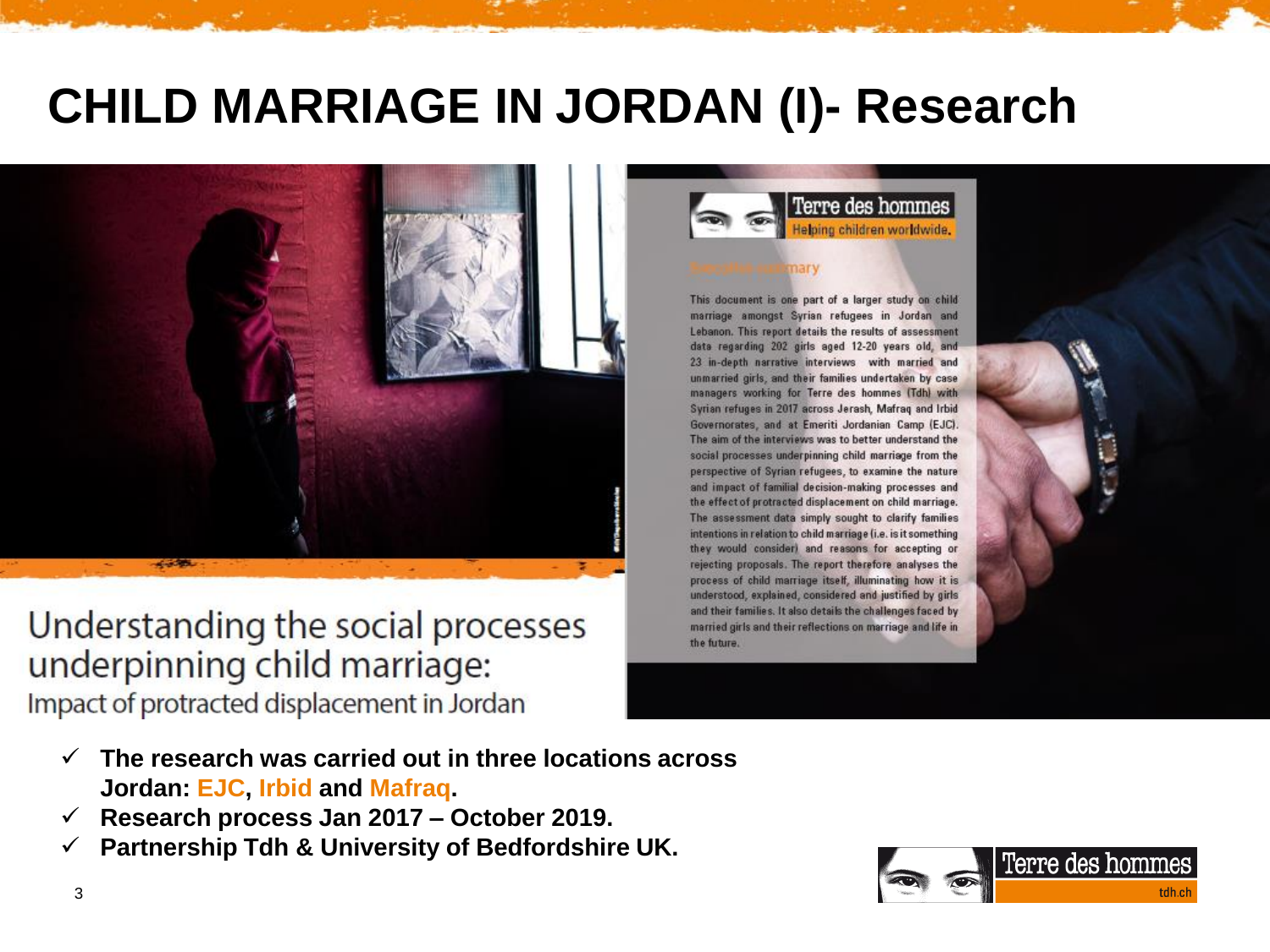# **CHILD MARRIAGE IN JORDAN (II)- Research**

## **Target Groups Researched**

- $\checkmark$  Married Syrian refugee girls and their families.
- ✓ Unmarried Syrian refugee girls and their families.
- Syrian refugees (adolescent girls, adolescent boys and caregivers of adolescent girls and boys).
- Religious justice leaders (Personal Status Law) and faith based actors in Jordan and Lebanon.
- Policy makers and practitioners responding to child marriage across a range of organizations and sectors.

*The resulting data is, however, not nationally representative nor generalizable, nor does it give an indication of prevalence of child marriage. However, the lived experiences and attitudes described give depth to the current quantitative data available and help us hear the voice of the Syrian refugee community more than 8 years following displacement. The research seeks to examine complicated and unstandardized social processes which are difficult to capture using quantitative techniques to inform programming*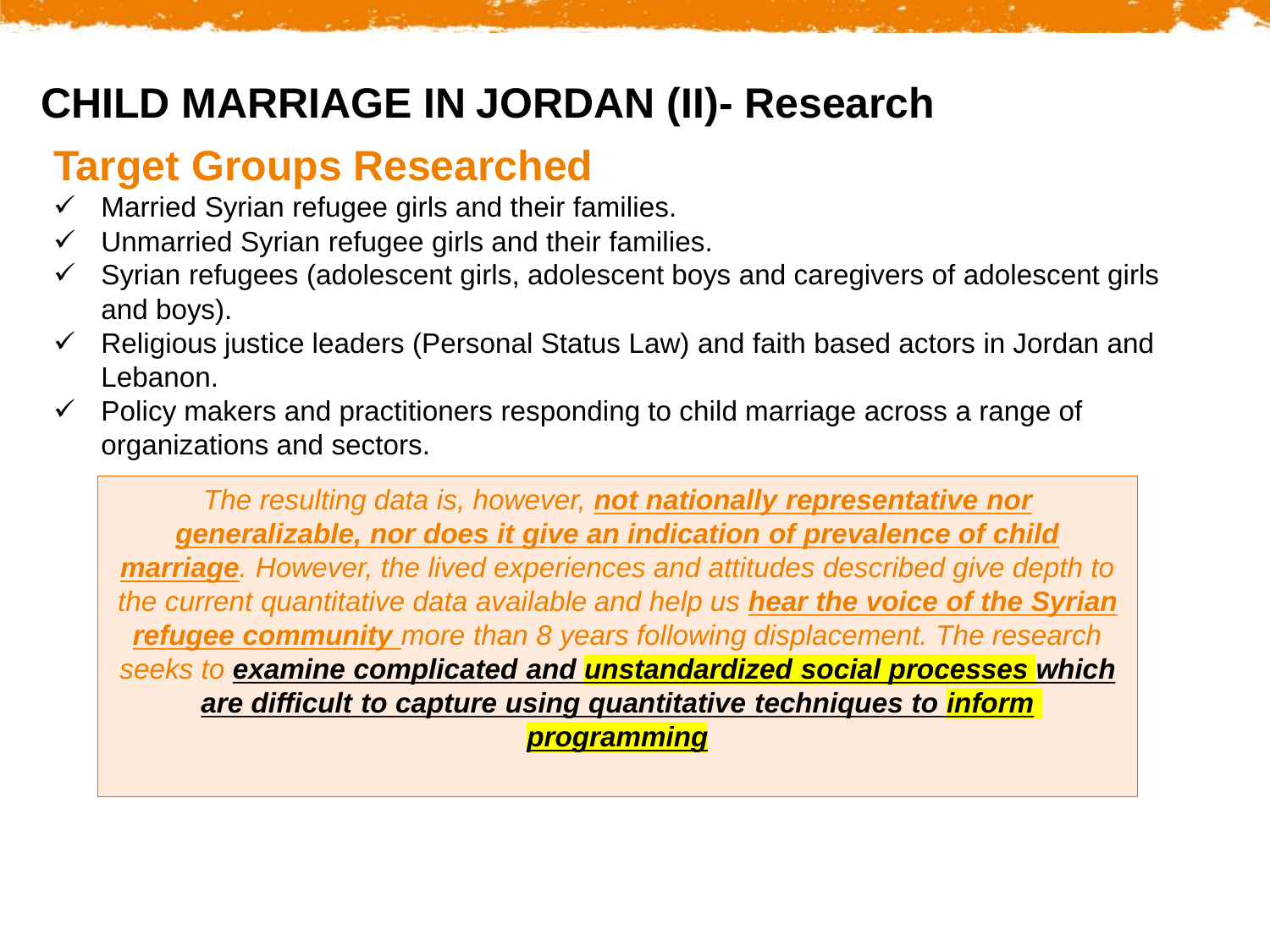# **CHILD MARRIAGE IN JORDAN (III)- Research**

### **Mixed Method Research**

- $\checkmark$  Systematic mapping of child marriage literature in Jordan (9 key questions CM). 76 items from 1970–2017.
- $\checkmark$  Mapping of policy and practice response to child marriage in Jordan. 17 policymakers and practitioners were interviewed
- $\checkmark$  Qualitative interviews (8 interviews Sunni)
- $\checkmark$  Semi-structured narrative interviews with married/engaged/unmarried Syrian refugee adolescent girls and their families. 9 girls who were married under 18 years of age and their families were interviewed, along with 2 girls engaged under 18 years and 2 unmarried girls under 18 years of age, and their families.
- $\checkmark$  Focus groups with young Syrian refugees aged 13-21. 2 focus groups were held with girls (in EJC and Mafraq) and 2 groups were held with boys (1 in EJC and 1 in Irbid).
- $\checkmark$  Focus groups with parents of teenage children (separate groups for males and females). 2 focus groups were held with mothers (in EJC and Mafraq) and 2 groups were held with fathers (1 in EJC and 1 in Irbid).
- $\checkmark$  Additional assessment data from Tdh case files in Jordan was collected on age of marriage, desirability of child marriage and reason for marriage. 360 cases.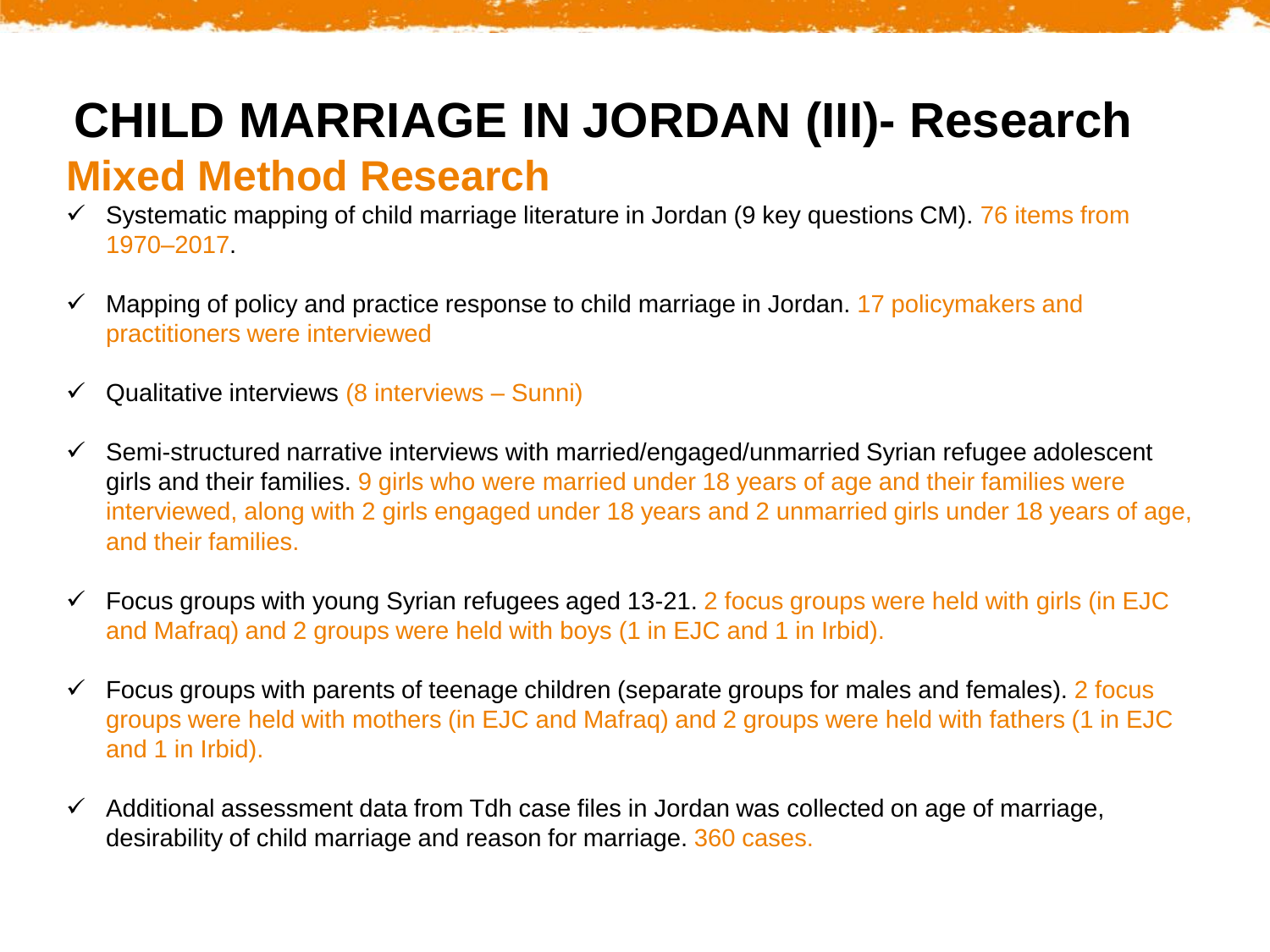# **CHILD MARRIAGE IN JORDAN (IV)- Research**

# **SYSTEMATIC MAPPING LITERATURE**

- 1. What are the rates of child marriage in different communities in Jordan?
- 2. What is it like to be married under 18 in different communities in Jordan?
- 3. What is the process of marriage (legal and social) for different communities in Jordan?
- 4. How is child marriage understood and conceptualised in different communities in Jordan?
- 5. What are the drivers of child marriage in different communities in Jordan?
- 6. What are the consequences of child marriage in different communities in Jordan?
- 7. What do we know about the relationship between child marriage and education in different communities in Jordan?
- 8. What are the recommendations for preventing child marriage and caring for those affected by child marriage in different communities in Jordan?
- 9. What are the current interventions in response to child marriage in different communities in Jordan?

### **RECOMMENDATIONS** *(clustered here, fully broken down and detail in the research)*

- Expansion of support to prevent Sexual Gender-Based Violence (SGBV).
- $\checkmark$  Strengthening laws which prohibit child marriage.
- $\checkmark$  Strengthen the education system to reduce child marriage through a gender-sensitive approach to education that underpins inclusive policies.
- $\checkmark$  Strengthen community-based engagement and activities.
- $\checkmark$  Developing and extending direct services to young women impacted by child marriage.

**13 BIG GAPS**

 $\checkmark$  Specific programs for adolescent young women.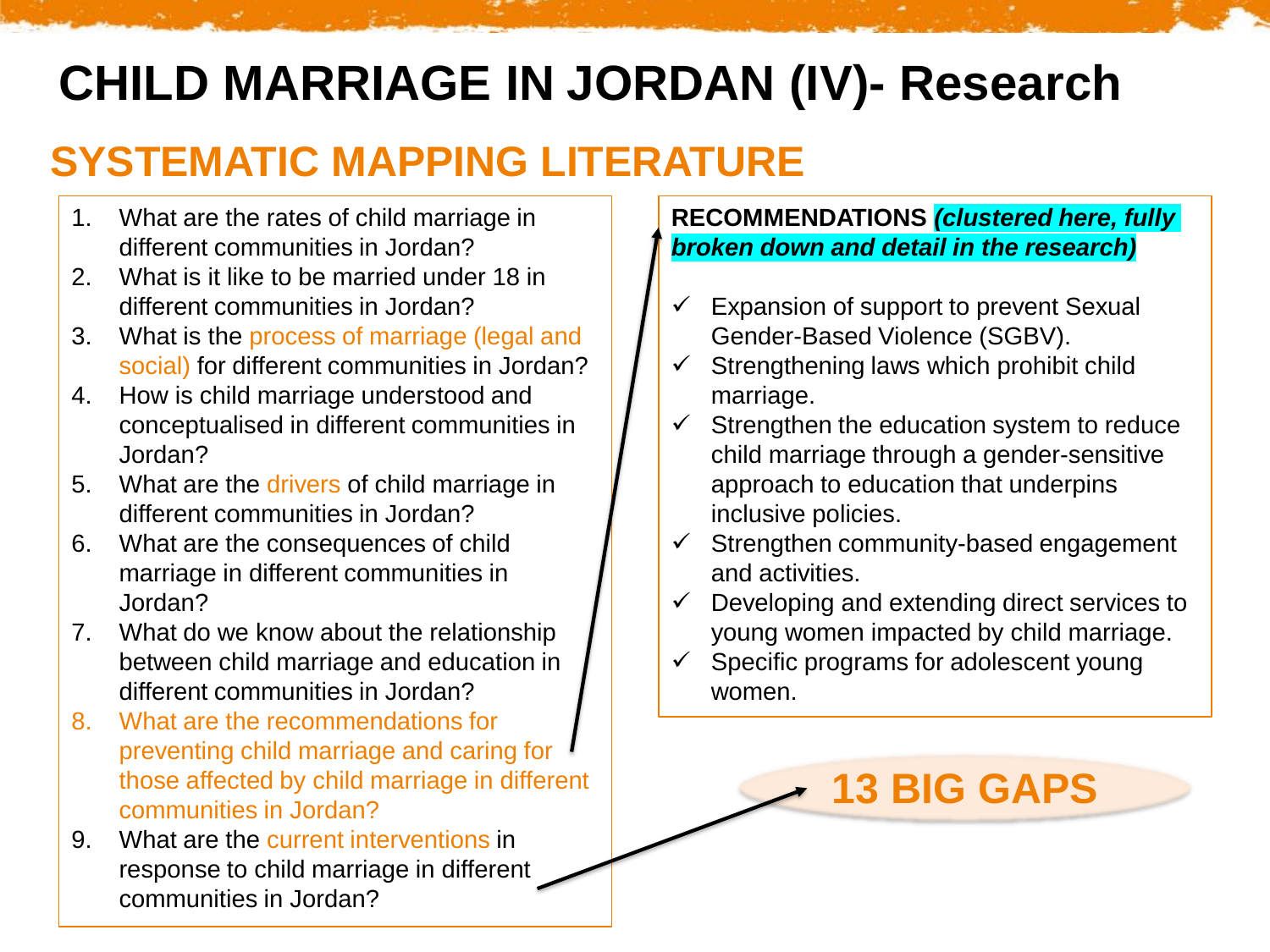# **CHILD MARRIAGE IN JORDAN (V)- Research**

Figure 1: Drivers of child marriage mapped onto an ecological framework

#### **Institutional level**

Laws allowing marriage under 18

- Different interpretations of the 'special circumstances'
- Restrictions on access to services due to refugee status

Gender inequality



#### **School level**

\* Poor access to education \* Education not prioritised for girls \* Low educational aspirations

#### **Family level**

\* Protective strategy in response to concern about safety & honor

\* Livelihood strategy to reduce economic hardship/provide for the girl

\* Access range of benefits from the marriage lentry to Jordan/Dowry/social standing) · Gender inequality

#### **Peer level**

\* See others marry in a beautiful dress and great party \* Increases social status amongst peers

#### **Individual level**

- \* Desire for social status and wedding ceremony
- \* Important transition to adulthood and desire for independence
- . Taught to obey head of household
- · Low aspirations
- \* Internalised gender norms



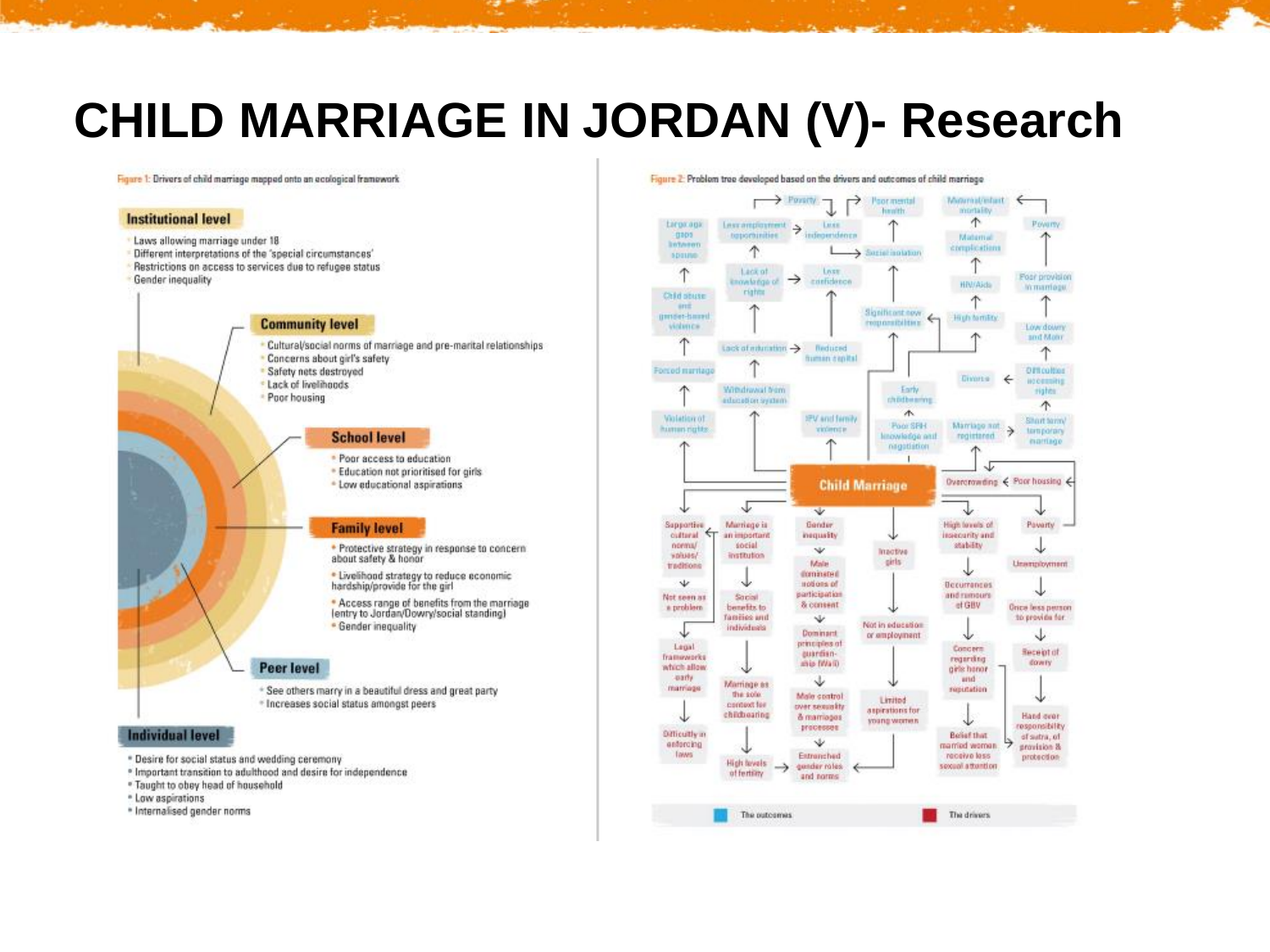# **CHILD MARRIAGE IN JORDAN (VI)- Research**

## **POLICY AND PRACTICE RESPONSE TO CHILD MARRIAGE**

### **SOME RECOMMENDATIONS AS ANALYZED**

- ✓ Advocacy: clearer communication on **why child marriage remains a priority** despite there being many other child protection or SGBV issues.
- ✓ Policy: child marriage is often included within wider protection policies **specific national policy**: indicators, boundaries of the intervention, measurement of impacts, contextualization, contribute to join efforts.
- ✓ Programmes: formally develop the **preventative potential** of PSS activities, life skills training, empowerment programmes, safe spaces, case management and SRH education in relation to child marriage, with clarification of their role in prevention, a tailored theory of change and linked indicators.

**Tdh Jordan Delegation**: (1) Case Management Child Marriage Cases Guidelines, (2) Support Group Sessions for girls at EJC, (3) child-led initiatives with community and peer awareness approach and (4) child protection integrated services.

- ✓ Monitoring and evaluation: which approaches are most **effective**, whether special or targeted programmes on child marriage are needed to complement and support more general programs, specific evidence on if awareness-raising is effective, in what forms, how often and when.
- ✓ Further action-research ----> BUT practice based knowledge: notion of '**consent**' and how to open up conversations about the nature of a girl's consent to marry with all the stakeholders involved, the impact of the **'layers' of drivers / intersectionality**.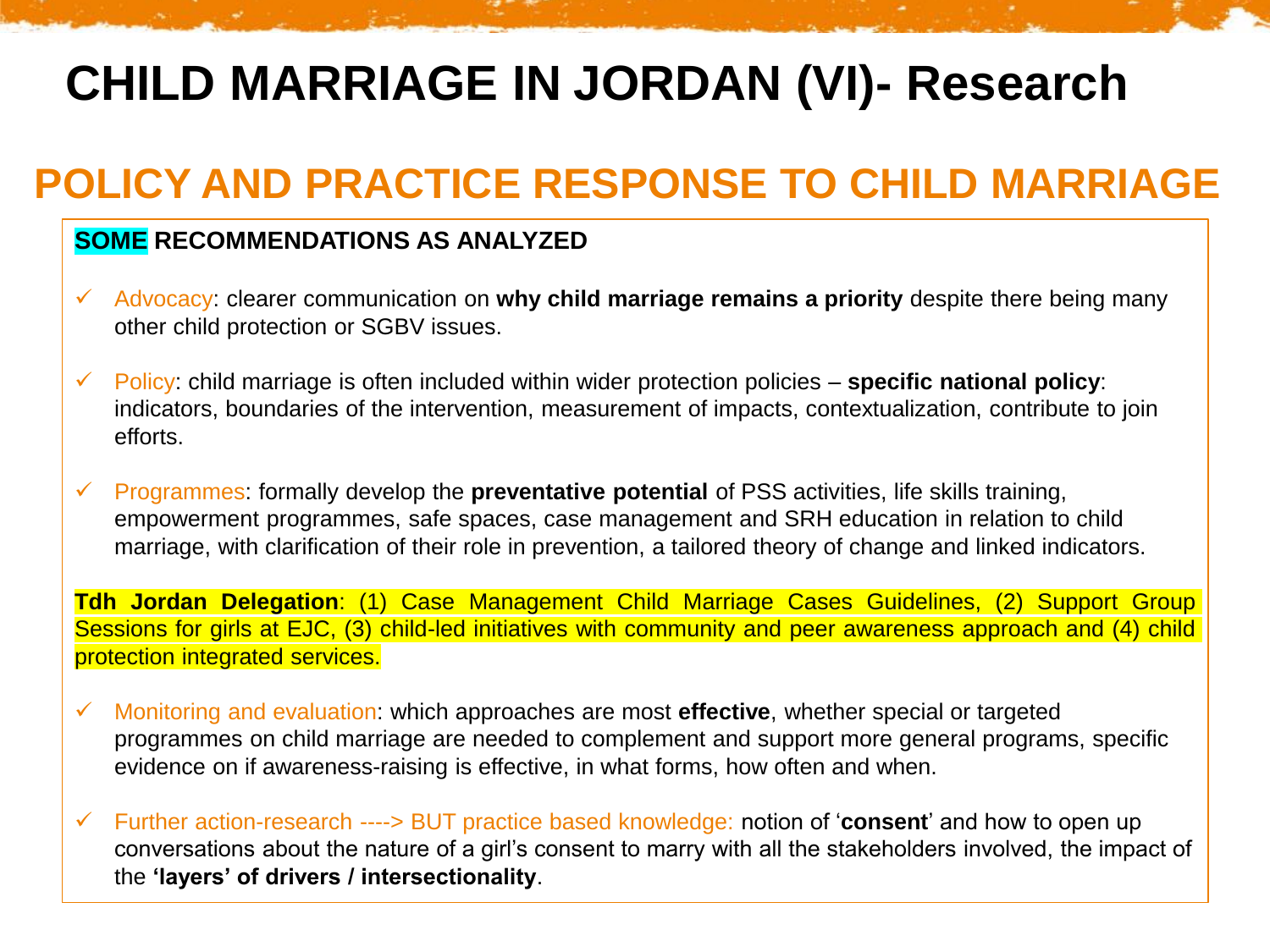# **CHILD MARRIAGE IN JORDAN (VII)- Research INTERVIEWS AND FOCUS GROUP DISCUSSIONS**

### **INTERVIEWS**

- $\triangleright$  Expectations of marriage
- ➢ Legal and Social process of child marriage
- $\triangleright$  Factors influencing the decisionmaking processes underpinning child marriage
- $\triangleright$  Marriage preparation
- ➢ 'Informed' consent
- $\triangleright$  Impact of the displacement on child marriage *(stages)*
- ➢ Consequences of child marriage

### **FOCUS GROUP DICUSSIONS**

- ❑ How are concepts of 'risk', 'vulnerability', 'protective factors' and 'successful outcomes' understood in Syrian refugees communities in relation to child marriage?
- ❑ What 'protective' actions do family and community members take in response to the challenges associated with child marriage?
- ❑ How does the refugee context change the process and experience and risks associated with child marriage?
- ❑ What do young men and women know and expect of marriage, SRH and childbearing? And how are these expectations changed by the refugee context?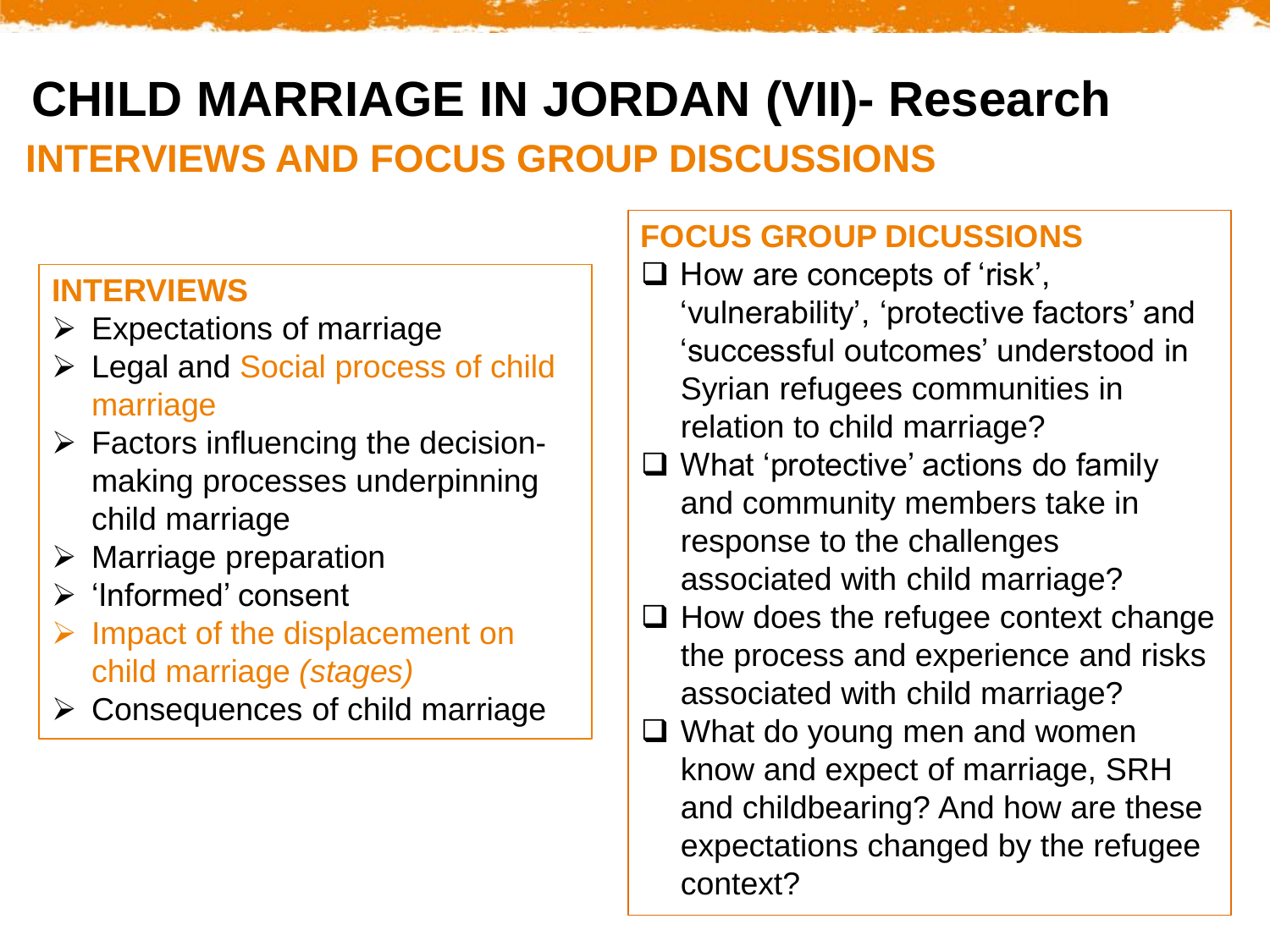# **CHILD MARRIAGE IN JORDAN (VIII)- Research**

Figure 2: Factors impacting decision-making process as identified through qualitative interviews

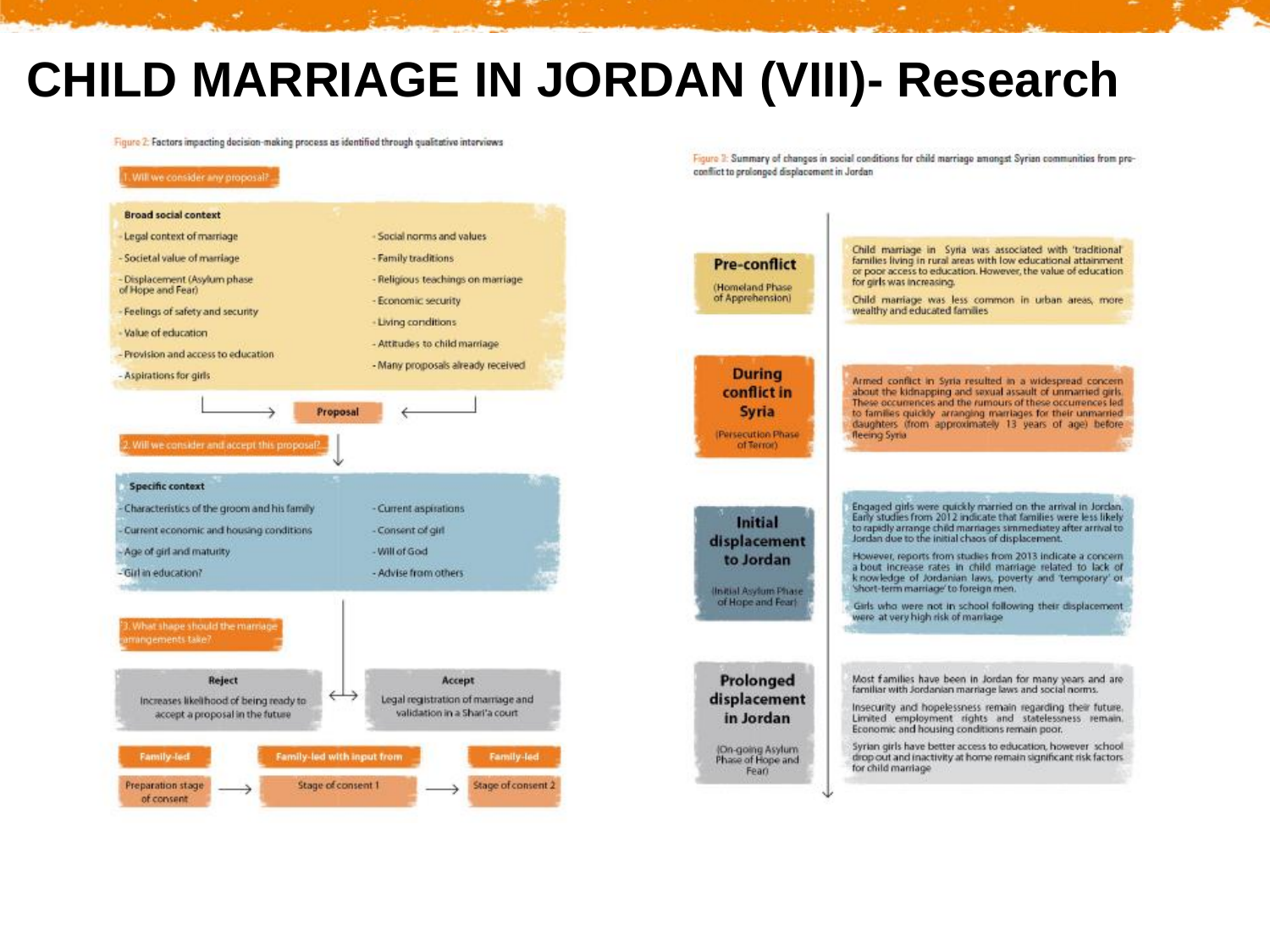# **CHILD MARRIAGE IN JORDAN (IX)- Research**

### **INTERVIEWS AND FOCUS GROUP DISCUSSIONS**

### *SOME OF THE MOST HIGHLIGHTED ISSUES - RECOMMENDATIONS*

- ✓ *"Why wait?"* national campaign: a set of positive messages on marriage after 18 years of age, BUT *focused on nature of marriage (religious teachings, social norms, human right, gender discourses).*
- ✓ Development of specific assessment tool for child marriage for interdisciplinary professionals (*specificities and complex and mixed factors)*.
- ✓ Investment in married girls and religious justice/faith-based actors.
- $\checkmark$  Advocacy and awareness-raising message that take into account community perceptions of child marriage and ambivalent attitudes
- $\checkmark$  Peer to peer work with male refugees on child marriage that takes into account changes in traditional masculine identifies
- ✓ Peer to peer work with mothers, recognising their role in facilitating/allowing child marriage
- $\checkmark$  The lens of gender inequality and sexuality must remain at the heart of prevention activities.